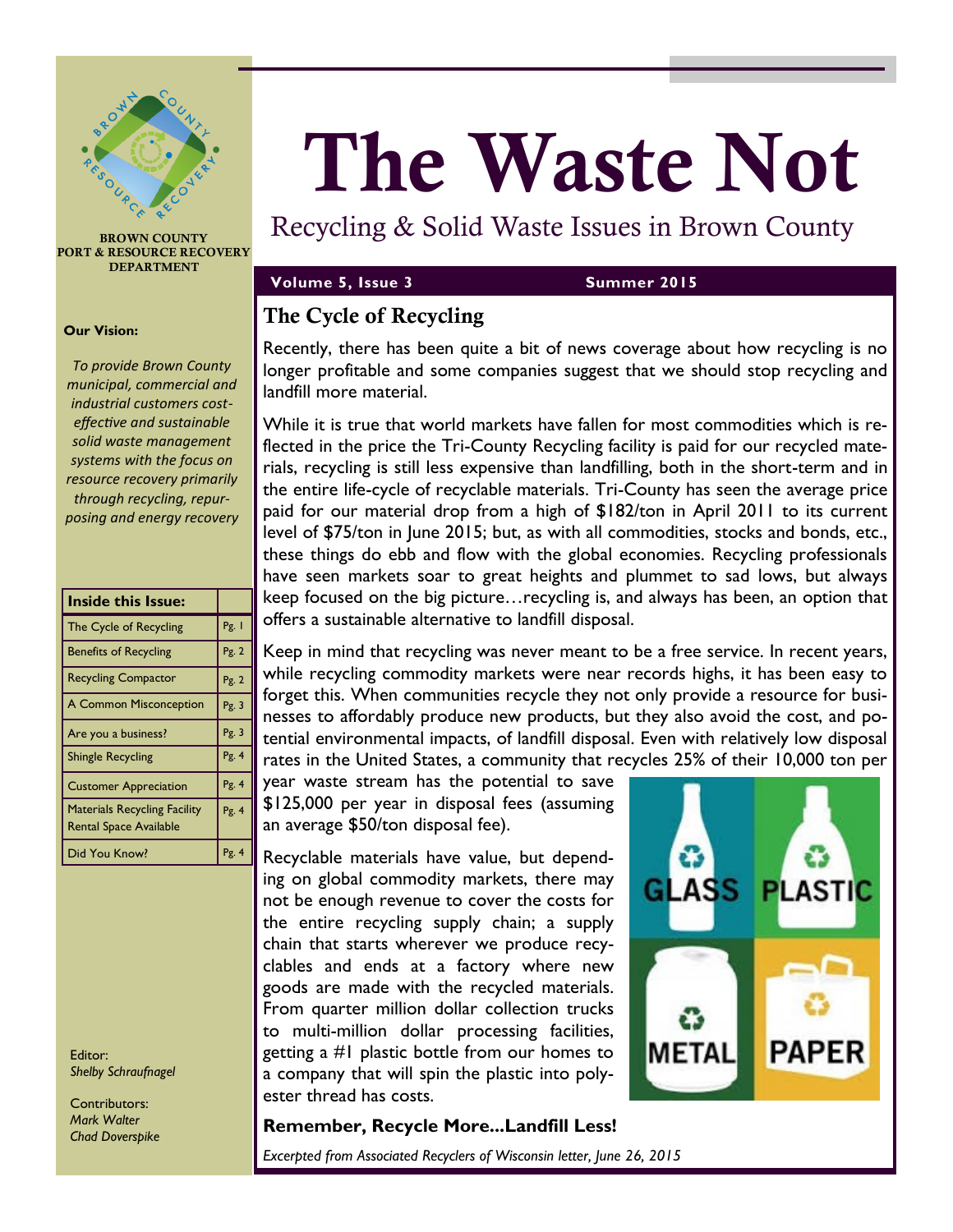### **Page 2 The Waste Not**

### **Benefits of Recycling**

Even though recycling markets have dramatically decreased there are still many benefits to recycling.

- Reduces the amount of waste sent to landfills and incinerators - which will allow landfills to have longer lifespans resulting in fewer landfills in our county.
- **Conserves natural resources such as timber, water, and** minerals.
- **Paper mills in Green Bay and the Fox Valley employ ap**proximately 3,400 workers using more than 600,000 tons per year of recycled paper collected from businesses and households to produce tissue and paper products from recycled fiber.



- $\bullet$  Helps sustain the environment for future generations.
- **Provides jobs collecting, sorting and transporting recyclable materials.**
- **Provides manufacturers with raw materials at a lower cost and with less energy than virgin materi**als.
- A 2012 Wisconsin Department of Natural Resources study estimated the positive economic impact of recycling in Wisconsin at over \$6 billion.

# **Recycling Compactor**

In an effort to continually streamline our Recycling Transfer Station hauling operations, Brown County is in the process of installing a compactor to load recyclables into transfer trailers. The compactor will enable Brown County's hauling contractor to carry more recyclables from our



recycling transfer station to the Tri-County Materials Recovery Facility (MRF) in Outagamie County. The compactor will lower overall Brown County Resource Recovery operating costs by increasing the payload from 14 tons per load to 23 tons per load reducing the number of loads carried by approximately 50 percent annually. The savings from fewer loads provides a return on investment (ROI) that is expected to be around four years. In 2014, Brown County hauled nearly 26,000 tons of recyclables to the MRF as part of the 97,000 tons of single stream material that was processed and sold by the Tri-County MRF.

Secondary benefits to Brown County and its customers include reduced material on the tipping floor, reduced wait times for incoming material, and reduced wind blown material from the facility. As part of the expansion, we will be eliminating the residential dumpsters on the outside of the building. They are being replaced with a garage door for residents to

use to drop off recyclables directly into the building saving staff time spent emptying dumpsters.

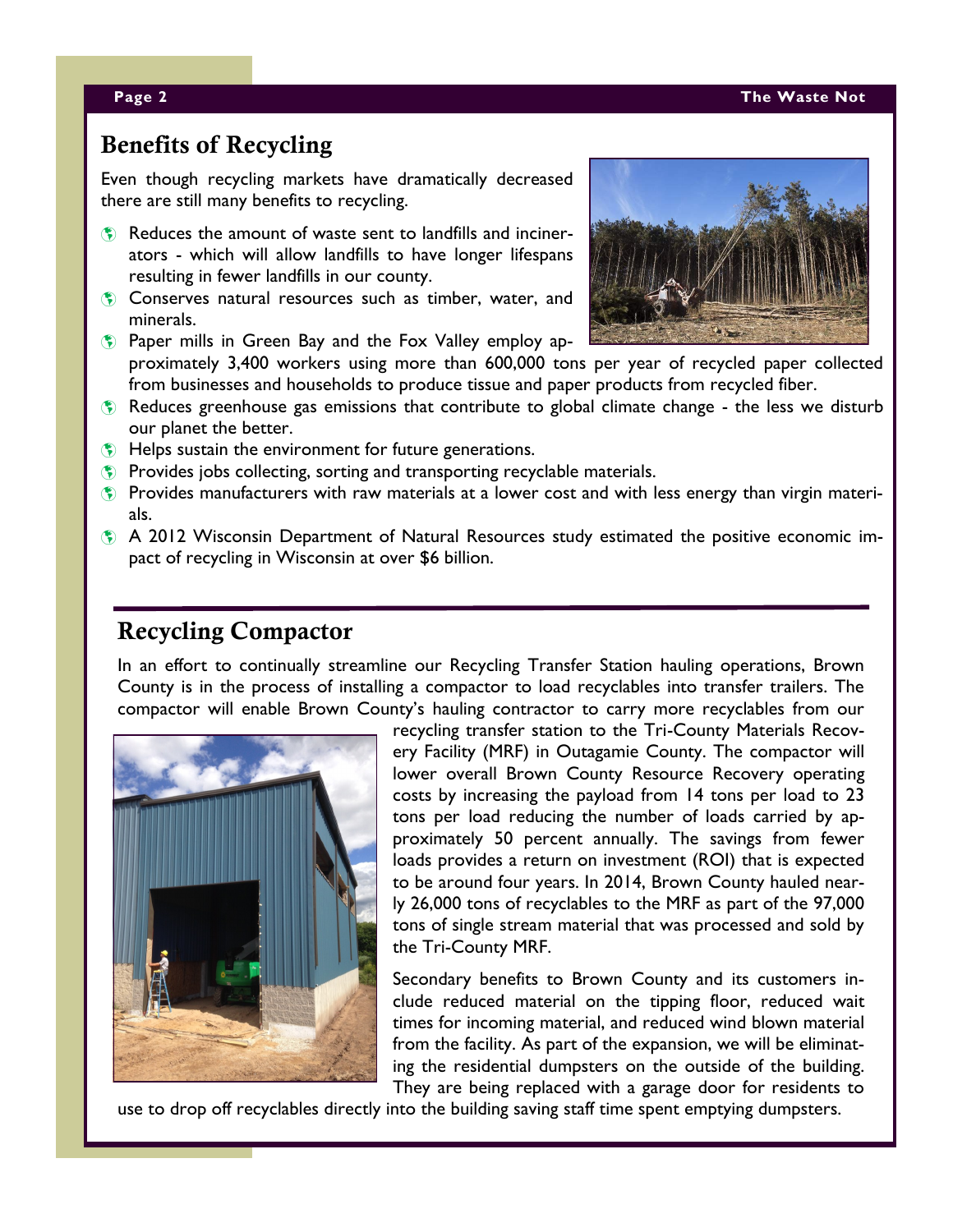### **Volume 5, Issue 3 Page 3**

# **A Common Misconception**

Did you know that the arrows chasing arrows symbol with a number on the bottom of your water bottle, detergent container, carton of juice, etc. is called a resin code. This symbol does not determine if an item is recyclable. It is a symbol manufacturers use to tell us what kind of plastic the material is.



# **The Business of Hazardous Waste Disposal**

Are you a business that produces Hazardous Waste? If you are, you might already know that as a business you are responsible for disposing of your hazardous waste properly. At the Brown County Hazardous Waste Facility businesses who are considered Very Small Quantity Generators (VSQGs - any business that generates less than 220 pounds per month of hazardous waste and less than 2.2 pounds of acutely hazardous waste) are able to dispose of their hazardous materials with us. Businesses can have a variety of hazardous waste material, it just depends on what industry your business is in.

The Brown County Hazardous Waste Facility helps businesses in industries such as...

- $+$  Schools
- Dental Offices
- Farms
- Restaurants
- $\div$  Veterinarians
- MORE



It is important to note that when transporting hazardous materials USDOT regulations apply to all waste generators. The Brown County HHW offers competitive disposal pricing without additional mobilization, fuel surcharges, manifests, or energy and security fees often experienced with large hazardous waste contractors.

Please call (920) 492-4964 to set up an appointment!